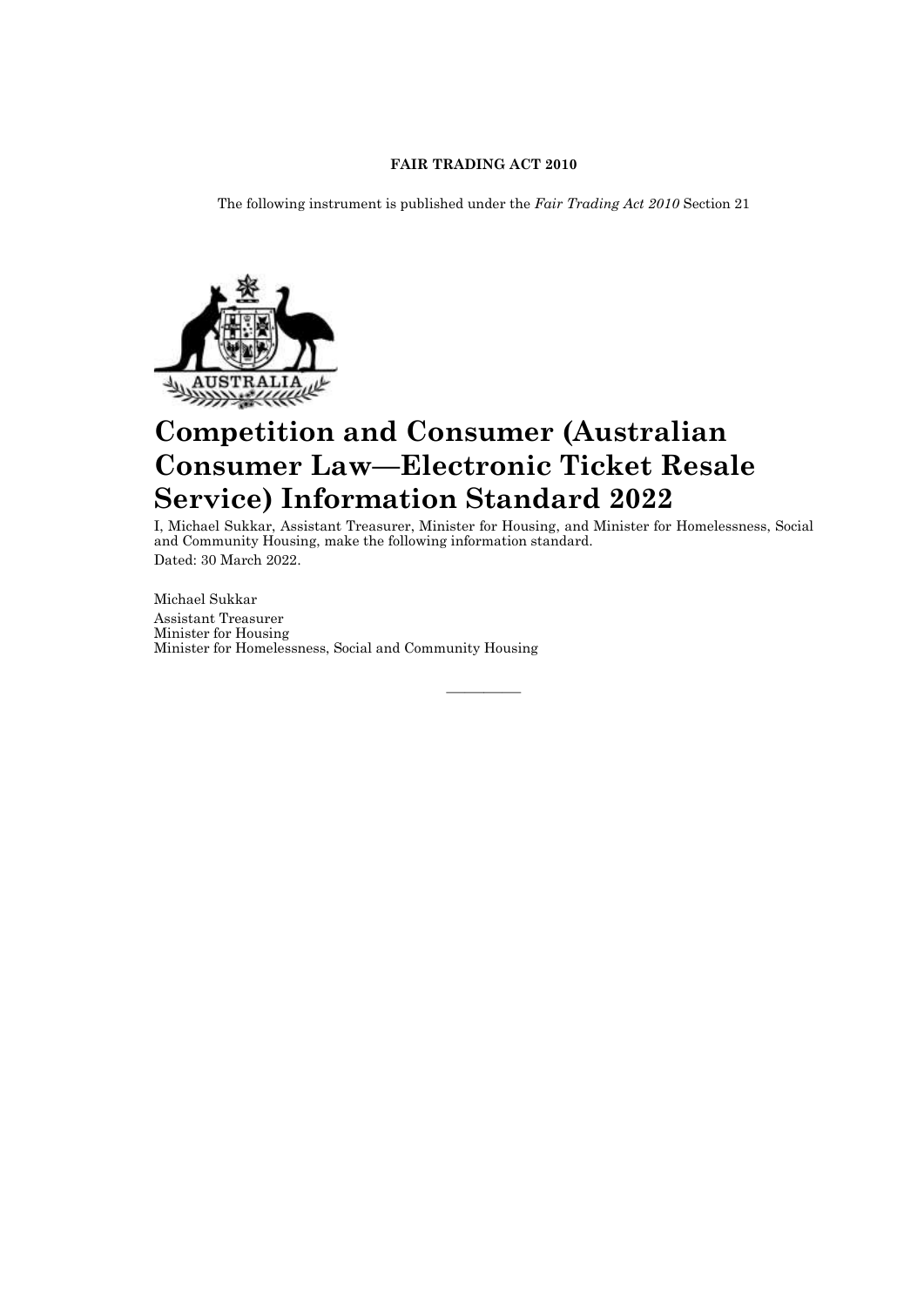# **CONTENTS**

| <b>PART 1-PRELIMINARY</b>                                    | 2837 |
|--------------------------------------------------------------|------|
| 1 Name                                                       | 2837 |
| 2 Commencement                                               | 2837 |
| 3 Authority                                                  | 2837 |
| 4 Definitions                                                | 2837 |
| 5 Inconsistency with State and Territory Laws                | 2837 |
| PART 2-ELECTRONIC TICKET RESALE SERVICE DISPLAY REQUIREMENTS | 2837 |
| 6 Display requirements                                       | 2837 |